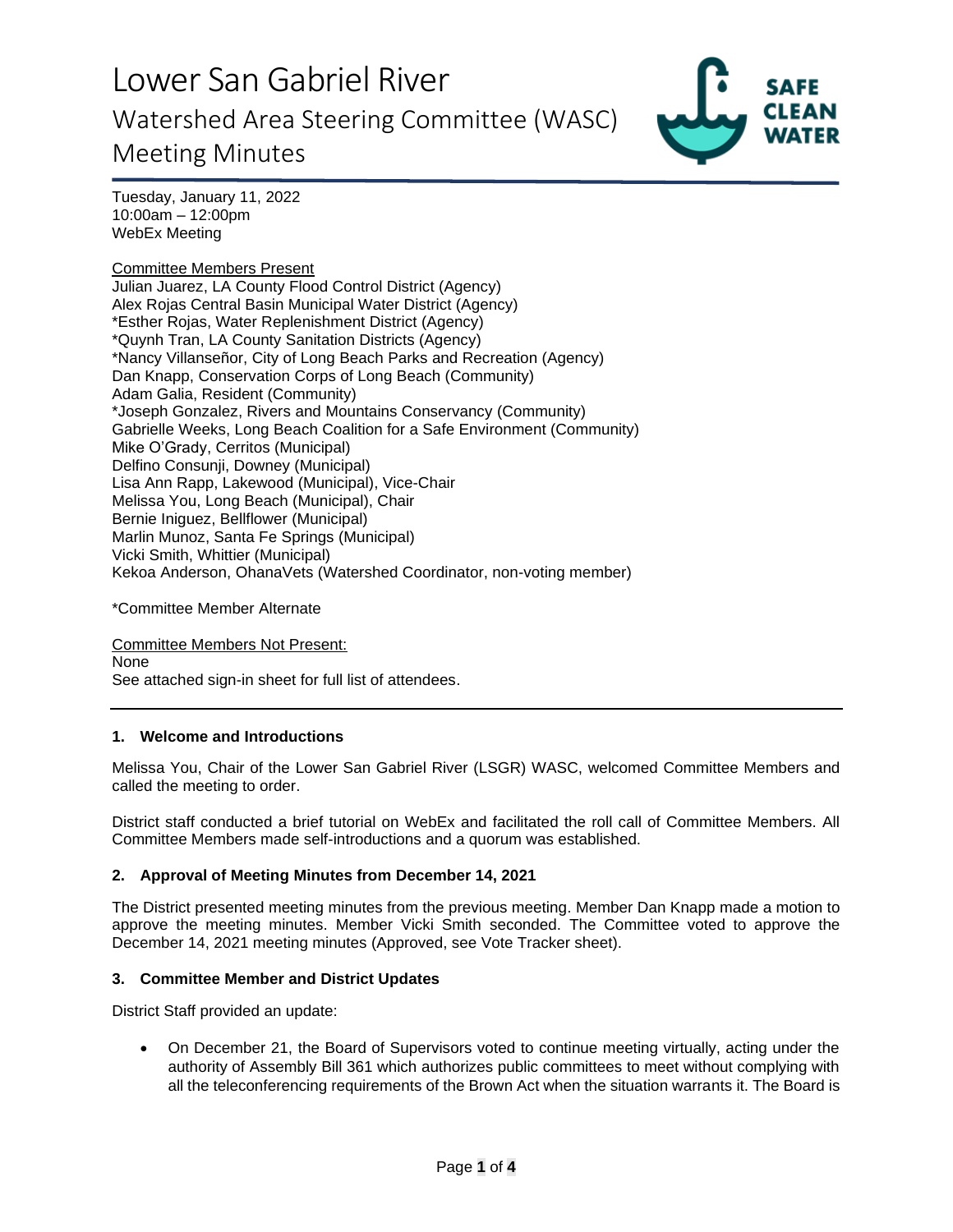

reviewing every 30 days and will act to cover all the commissions and committees under their authority.

- The District is continuing to process transfer agreements for Addendums for Year 1 projects and initial transfer agreements for Year 2 projects.
- SIP tool data has been updated for WASC review. Please review and provide feedback as needed.
- The Scoring Committee has scored infrastructure projects across the program. At yesterday's Scoring Committee meeting, three LSGR WASC projects, which previously needed additional information, were scored. Two projects (Heartwell Park at Palo Verde Channel Stormwater Capture Project and Stormwater Treatment and Reuse at Hacienda Park) did not meet the 60-point threshold. The WASC now has 5 Infrastructure Program projects and 5 Scientific Studies to consider for the Stormwater Investment Plan.
- Under the Municipal Program, Annual Plans are due April 1 to the Safe, Clean Water Program. Annual Plans are required to receive the Municipal Program revenue.
- Claims for the [Low-Income Senior-Owned Special Parcel Tax Exemption](https://safecleanwaterla.org/wp-content/uploads/2021/06/Low-Income-Senior-Owned-Parcel-Application-20210621.pdf) and [general income](https://safecleanwaterla.org/wp-content/uploads/2021/06/General-Income-Based-Tax-Reduction-Application-20210607.pdf)[based tax reduction](https://safecleanwaterla.org/wp-content/uploads/2021/06/General-Income-Based-Tax-Reduction-Application-20210607.pdf) are due May 1, 2022. More information can be found on the [Safe, Clean Water](https://safecleanwaterla.org/resources/tools/)  [Program website.](https://safecleanwaterla.org/resources/tools/)

Vice Chair Rapp asked for clarification on the projects that did not meet the 60-point threshold. District staff shared that they are in communication with the project proponents that didn't meet the 60-point threshold to see if they want to pursue TRP funding.

# **4. Watershed Coordinator Updates**

Watershed Coordinators Kekoa Anderson and Grace Kast provided an update on Watershed Coordinator activities:

- Conducting outreach and collaboration meetings with four cities about projects around Bellflower, Pico Rivera, La Mirada, and Huntington Gardens.
- Participating in training workshops and Clean California grants.
- Attending next virtual stakeholder workshop, scheduled for February 17. The workshop will be held jointly with the Lower Los Angeles River WASC Watershed Coordinator.
- Working with the Water Replenishment District on the Groundwater Festival. It is held annually, but has been pushed back due to COVID-19.
- Working on a workshop for Gateway Water Management Authority.
- Engaging the Integrated Regional Water Management (IRWM) subregion to pull together a presentation. The Proposal Solicitation Package (PSP) for the Department of Water Resources IRWM Program Implementation Round 2 is out for comment and will solicit projects applications in the next couple of months.
- Expanded the Nature-Based Solution module and outreach trailer for future outreach events.
- Submitted quarterly report, which will likely be included in the next meeting.

Member Adam Galia asked if there is a tentative date on the Groundwater Festival. There is no tentative date right now, but they are hoping for something in the early summer. Member Galia then asked if the February 17 meeting will be the same format as previous meetings. Coordinator Kast confirmed it will be similar, as it is virtual, and the same groups have been invited. Member Galia asked if, with the COVID surge, other coordinators have used different approaches for engaging the public. Coordinator Kast said that groups that have held workshops and events have done so virtually. They will discuss outreach options at the next Watershed Coordinator meeting later in January. Coordinator Kast asked if Tori Klug (Stantec) has heard of other engagement approaches from other Coordinators. Klug said Coordinators are, for the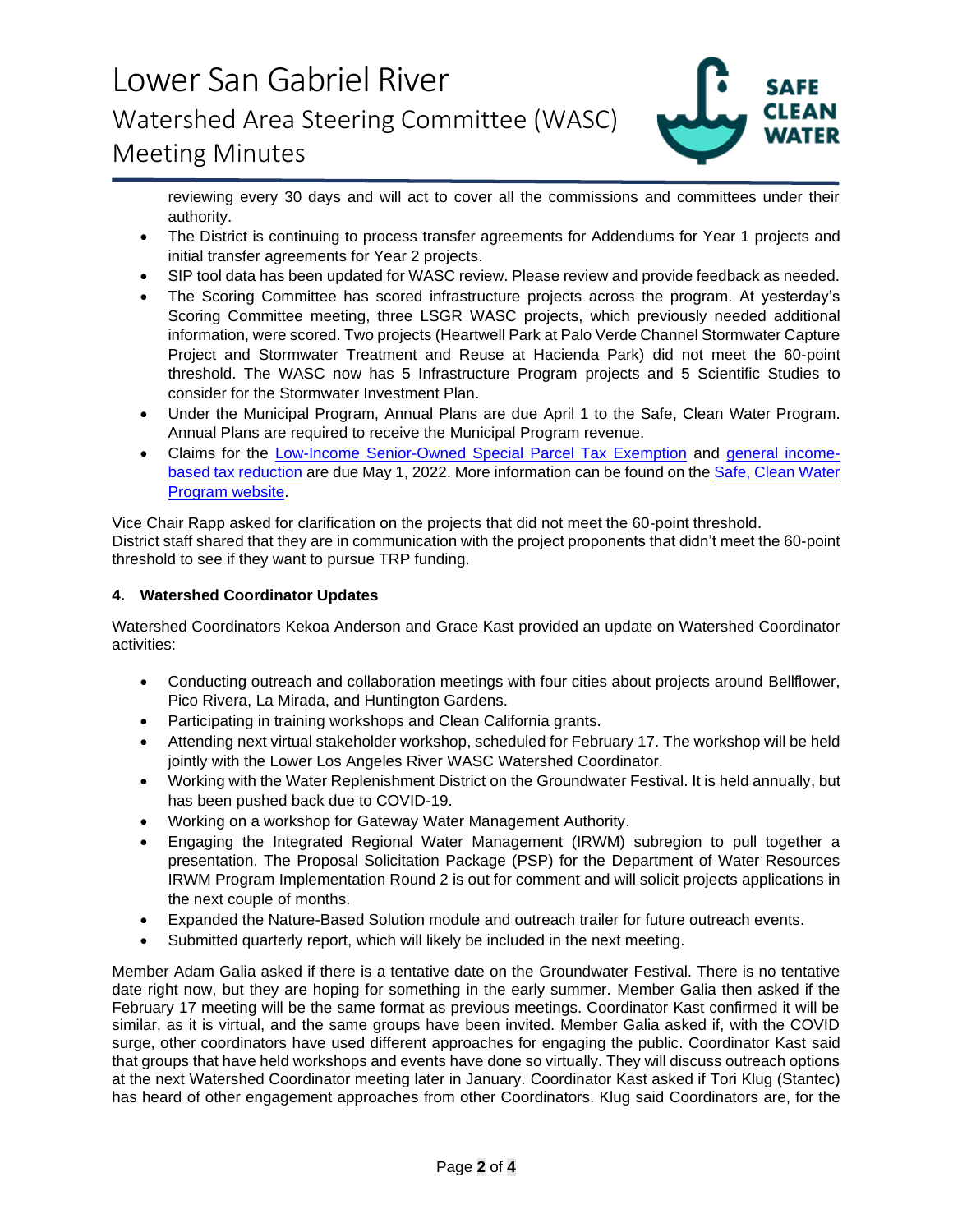

most part, pursuing virtual engagement. There are some examples of in-person engagement, including one coordinator holding a meeting at a dog park.

## **5. Ex Parte Communication Disclosures**

No ex parte communications were disclosed.

### **6. Public Comment Period**

Mark Hall (Greater LA County Vector Control District, or GLACVCD) noted that project proponents in this Watershed Area are not consistently reaching out to the GLACVCD for review of vector minimization plans. Hall expressed concern that projects that proceed too far in the design phase before engaging with vector minimization may incur costs from needing to revise elements of the design.

Vice Chair Lisa Rapp asked when project proponents are required to have vector minimization plans developed. Hall said it is Item 13 of the Feasibility Study.

### **7. Discussion**

### a. **Regional Program Quarterly Reporting Summary**

i. Quarter 3 (January – March 2021) and Quarter 4 (April – June 2021)

The summary report is located on the LSGR WASC page of the SCWP website and the full reports are located on the SCWP Portal. Member Galia asked if any of the activity concerns noted in the report are related to finances. The District does not recall activity concerns related to financial issues, and noted that they can go through the list by project and attending project developers can provide information as needed.

The El Dorado Regional Project is at 30% design and progressing according to schedule.

Vice Chair Rapp said the construction for Mayfair Park is 99% complete. They are waiting for a final control panel to be installed, then they will begin commissioning, testing, and putting the plant into operation. Supply chain issues and COVID have delayed project completion. As soon as the project is constructed, the O&M funds can be used. The District noted that funding must be used within five years of issuance.

Skylinks Golf Course at Wardlow Stormwater Capture Project is 30% competed. The CEQA schedule will need to be confirmed in order to use funds for construction phase.

#### b. **Selection of the Lower San Gabriel River Watershed Coordinator for the next term**

The District noted that the Watershed Coordinator contract ends in March.

Vice Chair Rapp said they have not heard of anyone who felt that OhanaVets was not completing their responsibilities and they are familiar with the watershed area. Vice Chair Rapp sees no reason to not renew their contract. Chair You agreed. Member Delifino Consunji asked the District to cover the contract specifics and asked whether rates will change if the contract is extended. Mike Antos (Stantec) said they cannot answer the questions specifically, but there is a budget limit of \$200,000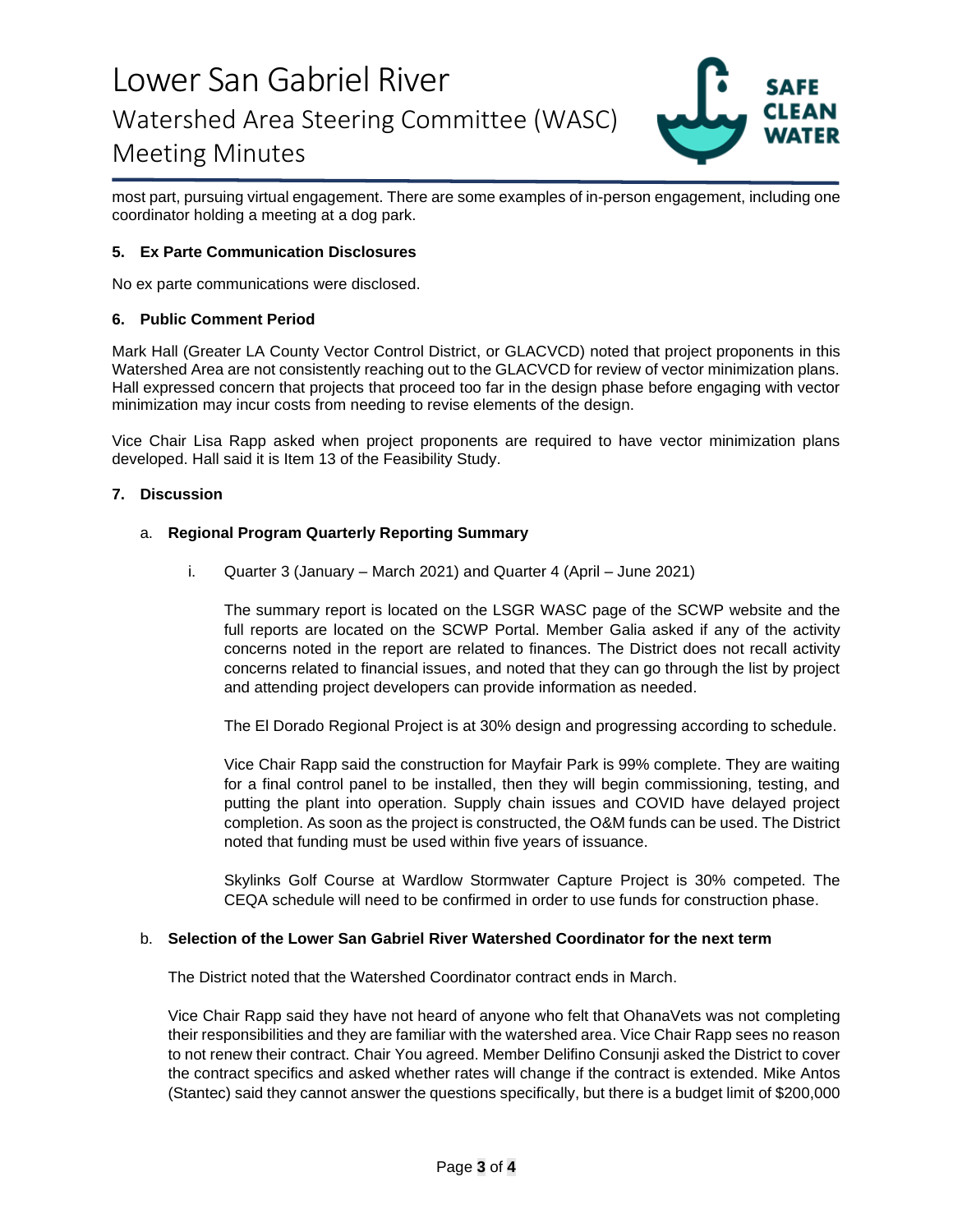

for the Watershed Coordinators. The scopes of work and funding for the Watershed Coordinators cannot change.

Member Consunji said that if there would be no change in funding, they would vote to keep OhanaVets. Member Vicki Smith praised the in-person engagement by the LSGR Watershed Coordinator at a community concert and voiced support for continuing with OhanaVets. Member Dan Knapp said that the LSGR Watershed Coordinator helps keep the WASC ahead of others on many fronts and supports continuing with OhanaVets.

### **8. Public Comment Period**

There were no public comments.

### **9. Voting Items**

a) Reselect the current Lower San Gabriel River Watershed Coordinator for the next term

Member Rojas made a motion to reselect the current Watershed Coordinator. Vice Chair Rapp seconded. The Committee voted to reselect the current Watershed Coordinator (Approved, see Vote Tracker sheet).

#### **10. Items for Next Agenda**

The next meeting of the LSGR WASC is Tuesday February 8, 2022 from 10:00 AM – 12:00 PM. See the SCWP website for meeting details.

a) Summary of projects and studies submitted for Lower San Gabriel River WASC for consideration

District staff will send out project ranking sheet before the February meeting, to receive all WASC members' project rankings and use it as a basis of discussion for SIP development.

Vice Chair Rapp asked about representing projected construction funds in the SIP Tool for projects that are currently only requesting design funds. District staff shared that they can manually create the scenario and add that into the SIP Tool to help the WASC with decision-making.

#### **11. Adjournment**

Chair You thanked WASC members and the public for their attendance and participation and adjourned the meeting.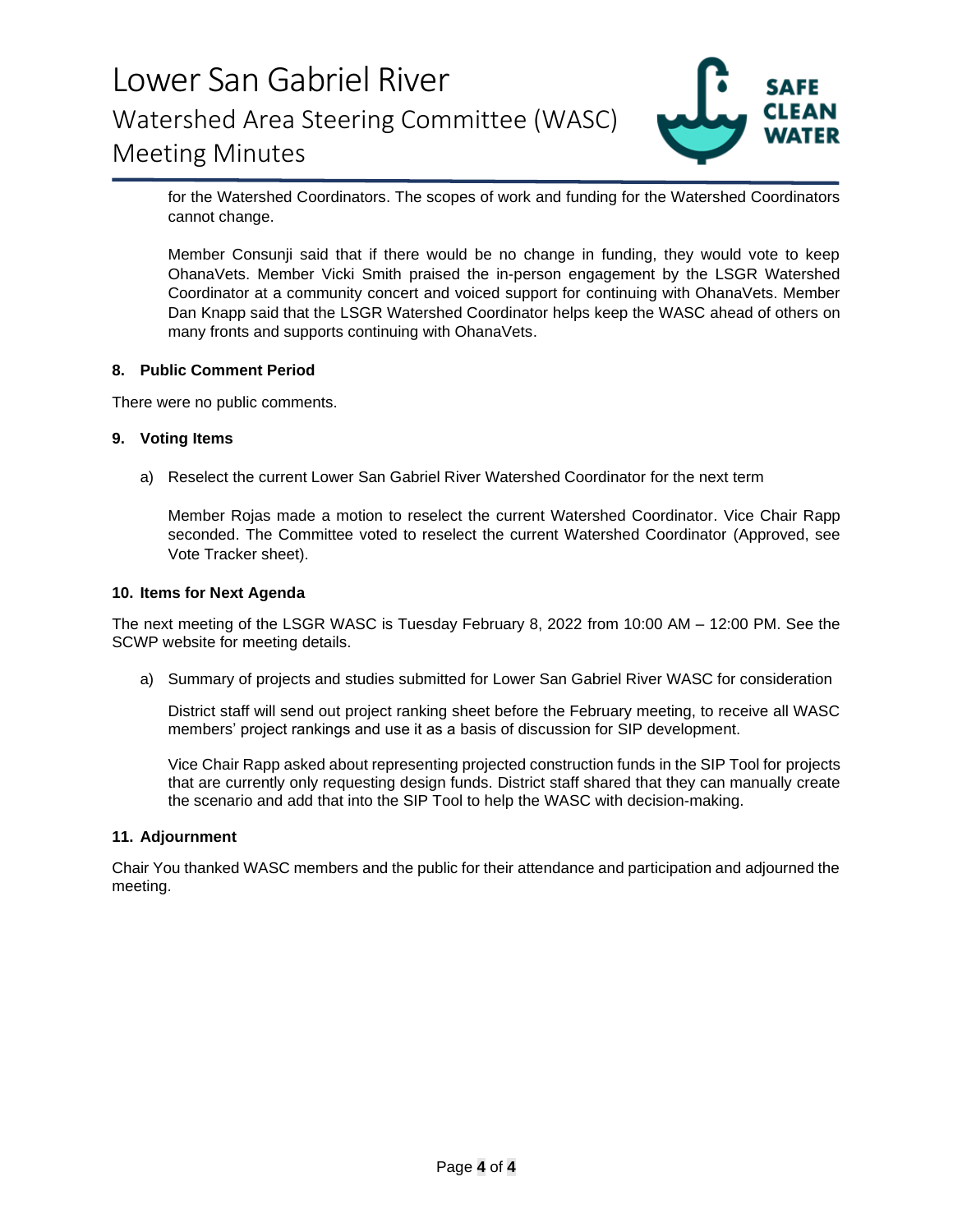| LSGR WASC - January 11, 2022                                 |                                                |                       |                     |                      |                           |                                              |                                                                                   |  |
|--------------------------------------------------------------|------------------------------------------------|-----------------------|---------------------|----------------------|---------------------------|----------------------------------------------|-----------------------------------------------------------------------------------|--|
|                                                              |                                                | <b>Quorum Present</b> |                     |                      | <b>Voting Items</b>       |                                              |                                                                                   |  |
| <b>Member Type</b>                                           | <b>Position</b>                                | <b>Member</b>         | Voting/<br>Present? | Alternate            | Voting/<br>Present?       | Approve 12-14-2021<br><b>Meeting Minutes</b> | Reselect the current<br><b>LSGR Watershed</b><br>Coordinator for the next<br>term |  |
| Agency                                                       | <b>FCD</b>                                     | Julian Juarez         | $\mathsf{x}$        | Ramy Gindi           |                           | V                                            | $\mathsf{v}$                                                                      |  |
| Agency                                                       | <b>Central Basin</b>                           | Alex Rojas            | X                   | Jeremy Melendez      |                           | $\mathsf{V}$                                 | $\mathsf{v}$                                                                      |  |
| Agency                                                       | Water Replenishment District                   | Rob Beste             |                     | <b>Esther Rojas</b>  | $\boldsymbol{\mathsf{x}}$ | $\mathsf{v}$                                 | $\mathsf{V}$                                                                      |  |
| Agency                                                       | <b>Sanitation Districts</b>                    | Kristen Ruffell       |                     | Quynh Tran           | $\boldsymbol{\mathsf{x}}$ | $\mathsf{v}$                                 | $\mathbf{v}$                                                                      |  |
| Agency                                                       | City of Long Beach Parks and<br>Recreation     | <b>Stephen Scott</b>  |                     | Nancy Villaseñor     | $\mathsf{x}$              | y                                            | v                                                                                 |  |
| <b>Community Stakeholder</b>                                 | <b>Conservation Corps of Long Beach</b>        | Dan Knapp             | x                   | Irene Lopez-Muro     |                           | y                                            | $\mathsf{V}$                                                                      |  |
| <b>Community Stakeholder</b>                                 | Resident                                       | Adam Galia            | x                   | <b>Thalia Campos</b> |                           | y                                            | $\mathsf{v}$                                                                      |  |
| <b>Community Stakeholder</b>                                 | <b>Rivers Mountains Conservancy</b>            | <b>Mark Stanley</b>   |                     | Joseph Gonzalez      | $\boldsymbol{\mathsf{x}}$ | $\mathsf{V}$                                 | $\mathbf{v}$                                                                      |  |
| <b>Community Stakeholder</b><br><b>Community Stakeholder</b> | Long Beach Coalition for a Safe<br>Environment | Gabrielle Weeks       | x                   |                      |                           | y                                            | v                                                                                 |  |
| <b>Municipal Members</b>                                     | Cerritos                                       | Mike O'Grady          | X                   |                      |                           | y                                            | $\mathsf{v}$                                                                      |  |
| <b>Municipal Members</b>                                     | Downey                                         | Delfino Consunji      | X                   | Dan Mueller          |                           | $\mathsf{V}$                                 | $\mathsf{v}$                                                                      |  |
| <b>Municipal Members</b>                                     | Lakewood                                       | Lisa Ann Rapp         | X                   | Konya Vivanti        |                           | $\mathsf{V}$                                 | $\mathbf{v}$                                                                      |  |
| <b>Municipal Members</b>                                     | Long Beach                                     | Melissa You           | x                   | Wataru Kumagai       |                           | $\mathsf{v}$                                 | $\mathsf{v}$                                                                      |  |
| <b>Municipal Members</b>                                     | <b>Bellflower</b>                              | Bernie Iniguez        | x                   | Glen Kau             |                           | $\mathsf{V}$                                 | $\mathsf{V}$                                                                      |  |
| <b>Municipal Members</b>                                     | La Mirada                                      | <b>Marlin Munoz</b>   | X                   |                      |                           | y                                            | $\mathsf{V}$                                                                      |  |
| <b>Municipal Members</b>                                     | Whittier                                       | Vicki Smith           | X                   | Kyle Cason           |                           | $\mathsf{v}$                                 | y                                                                                 |  |
| <b>Watershed Coordinator</b>                                 |                                                |                       |                     |                      |                           |                                              |                                                                                   |  |
| <b>Non-Voting Member</b>                                     | <b>OhanaVets</b>                               | Kekoa Anderson        | X                   | Grace Kast           |                           | <b>NA</b>                                    | <b>NA</b>                                                                         |  |
| <b>Total Non-Vacant Seats</b>                                |                                                | 16 <sup>°</sup>       |                     |                      | Yes (Y)                   | 16                                           | 16                                                                                |  |
| <b>Total Voting Members Present</b>                          |                                                | 16 <sup>°</sup>       |                     |                      | No(N)                     | $\overline{0}$                               | $\overline{0}$                                                                    |  |
| Agency                                                       |                                                | 5 <sup>5</sup>        |                     |                      | Abstain (A)               | $\overline{0}$                               | $\overline{0}$                                                                    |  |
| <b>Community Stakeholder</b>                                 |                                                | $\overline{4}$        |                     |                      | <b>Total</b>              | 16                                           | 16                                                                                |  |
| <b>Municipal Members</b>                                     |                                                | $\overline{7}$        |                     |                      |                           | Approved                                     | Approved                                                                          |  |